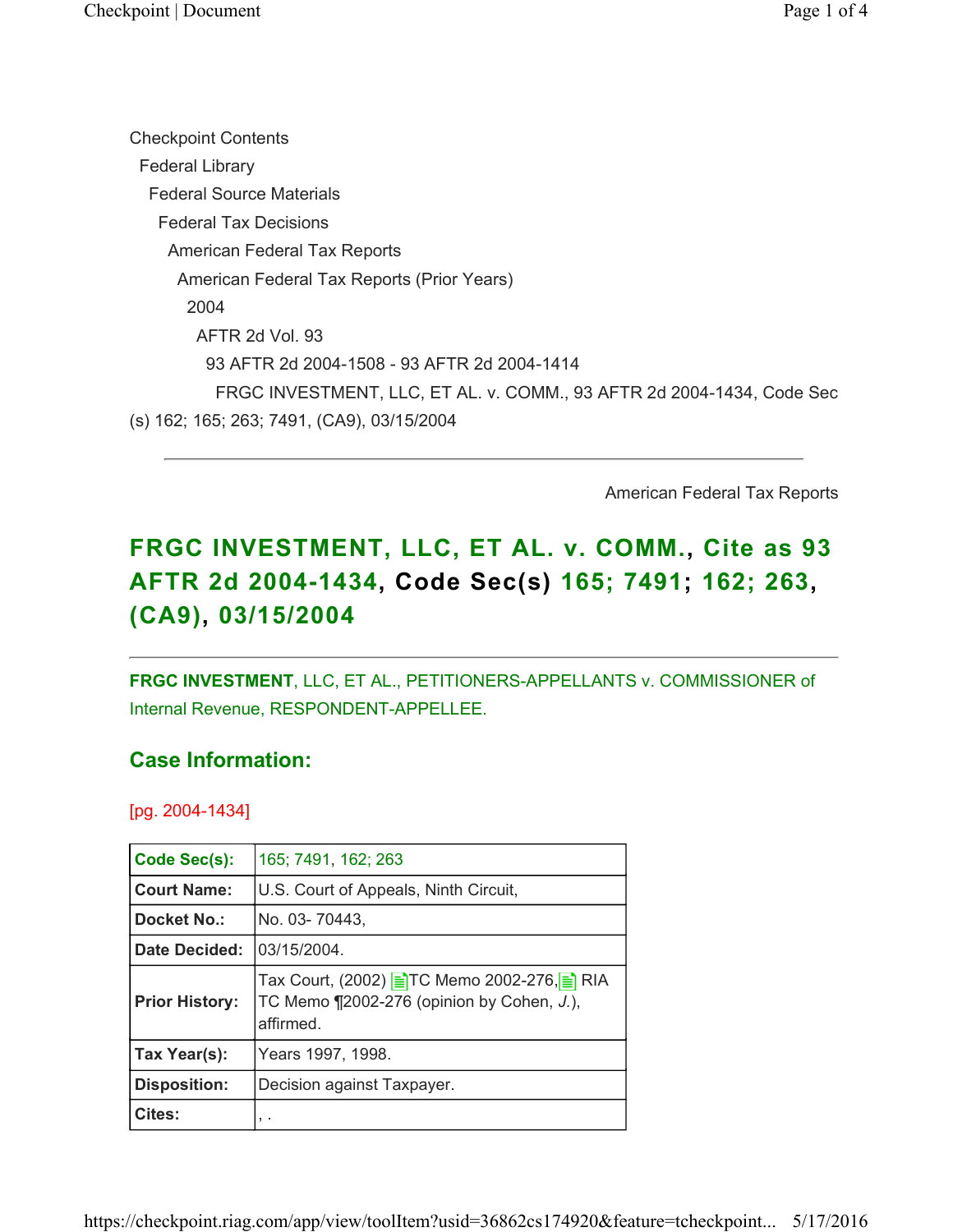# HEADNOTE

### 1. Losses—abandonment loss—real property development—proof of abandonment.

Tax Court properly determined that LLC wasn't entitled to abandonment loss for costs of allegedly abandoned real estate project: evidence showed that project [pg. 2004-1435] wasn't abandoned. Notably, plan was withdrawn before county board could vote on it so that denial wouldn't prevent resubmission within year; escrow wasn't cancelled until nearly 6 weeks later; project-related management and marketing fees continued to be paid during that lag time; and investors weren't given opportunity to vote on abandonment until following year. Also, whether IRS bore burden of proof under Code Sec. 7491 was irrelevant since preponderance of evidence was in its favor.

Reference(s): ¶ 1655.150(5) Code Sec. 165;Code Sec. 7491

2. Deductions—ordinary and necessary business expenses vs. capital costs—real property acquisition. These issues weren't discussed on appeal.

Reference(s): ¶ 2635.02(50);¶ 1625.019(5) Code Sec. 162;Code Sec. 263

### FRGCInvestment

### **OPINION**

Stephen E. Silver, Jason M. Silver, Walker Silver PLC, Scottsdale, AZ, for Petitioners-Appellants.

Charles S. Casazza, B. John Williams, Jr., Gary R. Allen, Frank P. Cihlar, Attorney, Richard Farber, Judith A. Hagley, Esq., DOJ-U.S. Department of Justice, Washington, DC, for Respondent-Appellee.

### United States Court of Appeals, Ninth Circuit,

### Appeal from a Decision of the United States Tax Court.

Before T.G. NELSON, GRABER, and W. FLETCHER, Circuit Judges.

# **MEMORANDUM<sup>\*\*</sup>**

Judge: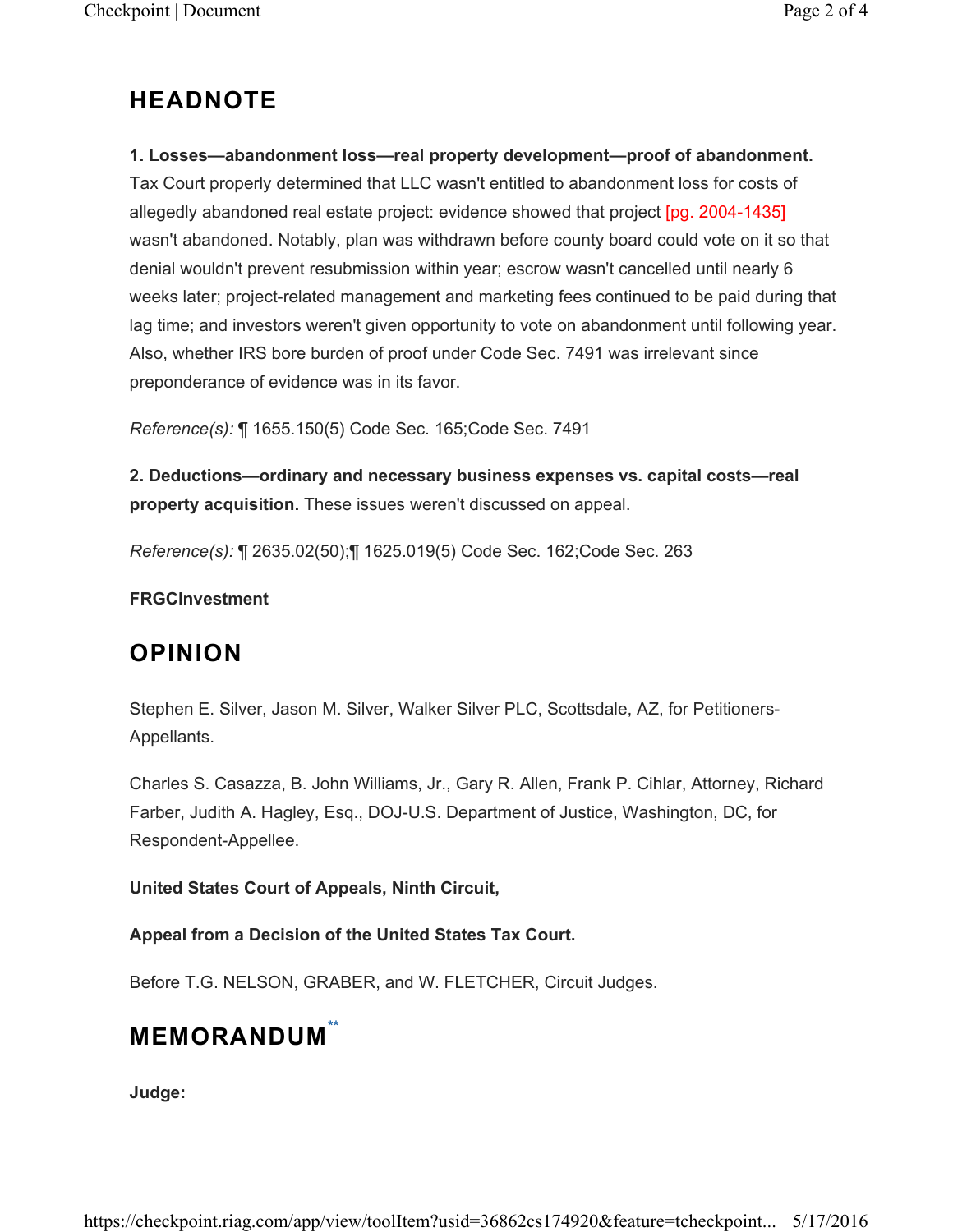This case was not selected for publication in the Federal Reporter.

Please use FIND to look at the applicable circuit court rule before citing this opinion. (FIND CTA9 Rule 36-3.)

Tax Ct. No. 5443-01.

Petitioner FRGC Investment, LLC, appeals the tax court's denial of its petition for readjustment of its partnership filing for 1997. We affirm.

(1.) The tax court was not required to decide which party had the burden of proof under 26 U.S.C.  $\mathbf{S}$  7491. The court found that, whatever the burden of proof, the preponderance of the evidence favored the Commissioner. That being so, the burden of proof did not come into play; and for purposes of our decision we can assume, without deciding, that the Commissioner had the burden of proof.

(2.) Whether a taxpayer sustained an abandonment loss is a factual question. A. J. Indus., Inc. v. United States, **§603 F.2d 660, 667 [34 AFTR 2d 74-5932]** (9th Cir.1974). When an inquiry is essentially factual, our review is for clear error. King v. Comm'r,  $\equiv$ 857 F.2d 676, 678-79 [62 AFTR 2d 88-5661] (9th Cir.1988).

Even assuming that the Commissioner had the burden of proof, the tax court did not clearly err in finding that Petitioner did not abandon the real estate project in question. For example, James Mehen withdrew the plan before the county board could vote on it so that a denial would not prevent resubmission of the project within a year; Petitioner did not cancel escrow for nearly six weeks after the county board met, a period during which it continued to pay both Mehens for management and marketing services related to the project; and the investors were not given a chance to vote on whether to abandon the project until January 1998, when simultaneously they were presented with a third (and, this time, successful) purchase agreement for the real property.

#### AFFIRMED.

 This disposition is not appropriate for publication and may not be cited to or by the courts of this circuit except as may be provided by Ninth Circuit Rule 36-3. \*\*

#### END OF DOCUMENT -

© 2016 Thomson Reuters/Tax & Accounting. All Rights Reserved.